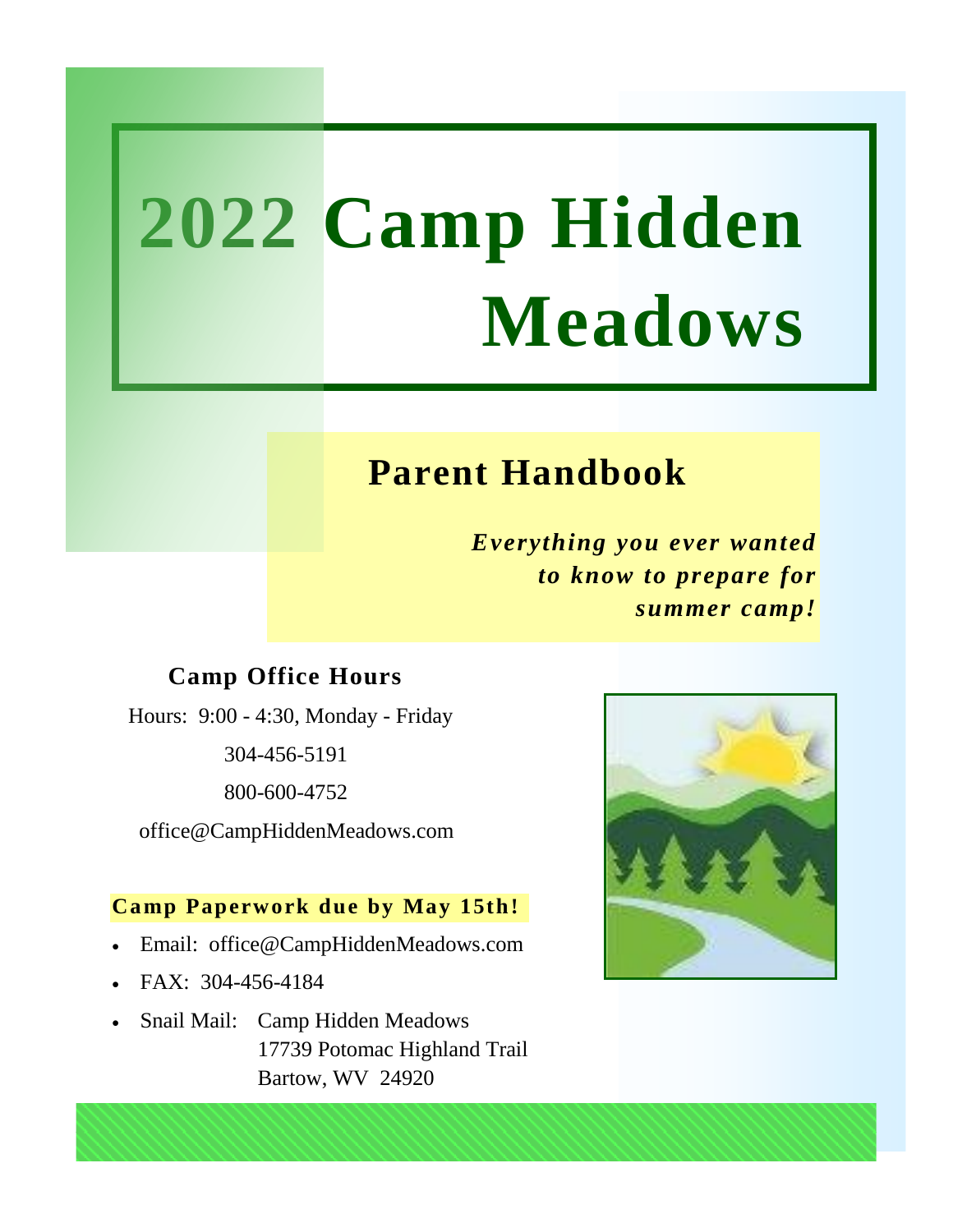| Address, Phone & Fax, & Email Addresses               |  |  |
|-------------------------------------------------------|--|--|
|                                                       |  |  |
| Meet the Directors                                    |  |  |
| Our Purpose                                           |  |  |
|                                                       |  |  |
| <b>Health History Forms</b>                           |  |  |
| <b>Insurance Requirement</b>                          |  |  |
| <b>Insurance for International Campers</b>            |  |  |
| Medications, Eyeglasses, Orthodontics                 |  |  |
|                                                       |  |  |
| <b>Cancellation Policy</b>                            |  |  |
| Drug, Alcohol, and Tobacco Policy                     |  |  |
| No Gratuities Policy                                  |  |  |
| Camp Store                                            |  |  |
|                                                       |  |  |
| Immediately upon Registration                         |  |  |
| Paperwork Due by May 15<br>10 Days Prior to Arrival   |  |  |
| The Night Before                                      |  |  |
|                                                       |  |  |
|                                                       |  |  |
|                                                       |  |  |
| <b>Electronics Policy</b><br><b>Appropriate Dress</b> |  |  |
| <b>Laundry Service</b>                                |  |  |
| <b>Visitors</b>                                       |  |  |
|                                                       |  |  |
| <b>Cooler Temperatures</b>                            |  |  |
| <b>Hiking Boots</b>                                   |  |  |
| Knives                                                |  |  |
| Rain Gear                                             |  |  |
| Loss Policy – Do not send valuables or cash!          |  |  |
|                                                       |  |  |
| Homesickness                                          |  |  |
|                                                       |  |  |
| Times for Registration & Check-out                    |  |  |
| <b>Shuttle Logistics</b>                              |  |  |
|                                                       |  |  |
| Lodging En Route                                      |  |  |
|                                                       |  |  |
| <b>GPS</b> Coordinates                                |  |  |
| Local Lodging                                         |  |  |
|                                                       |  |  |
| Reminder to Label Camper's Belongings                 |  |  |
| Birthdays at Camp!                                    |  |  |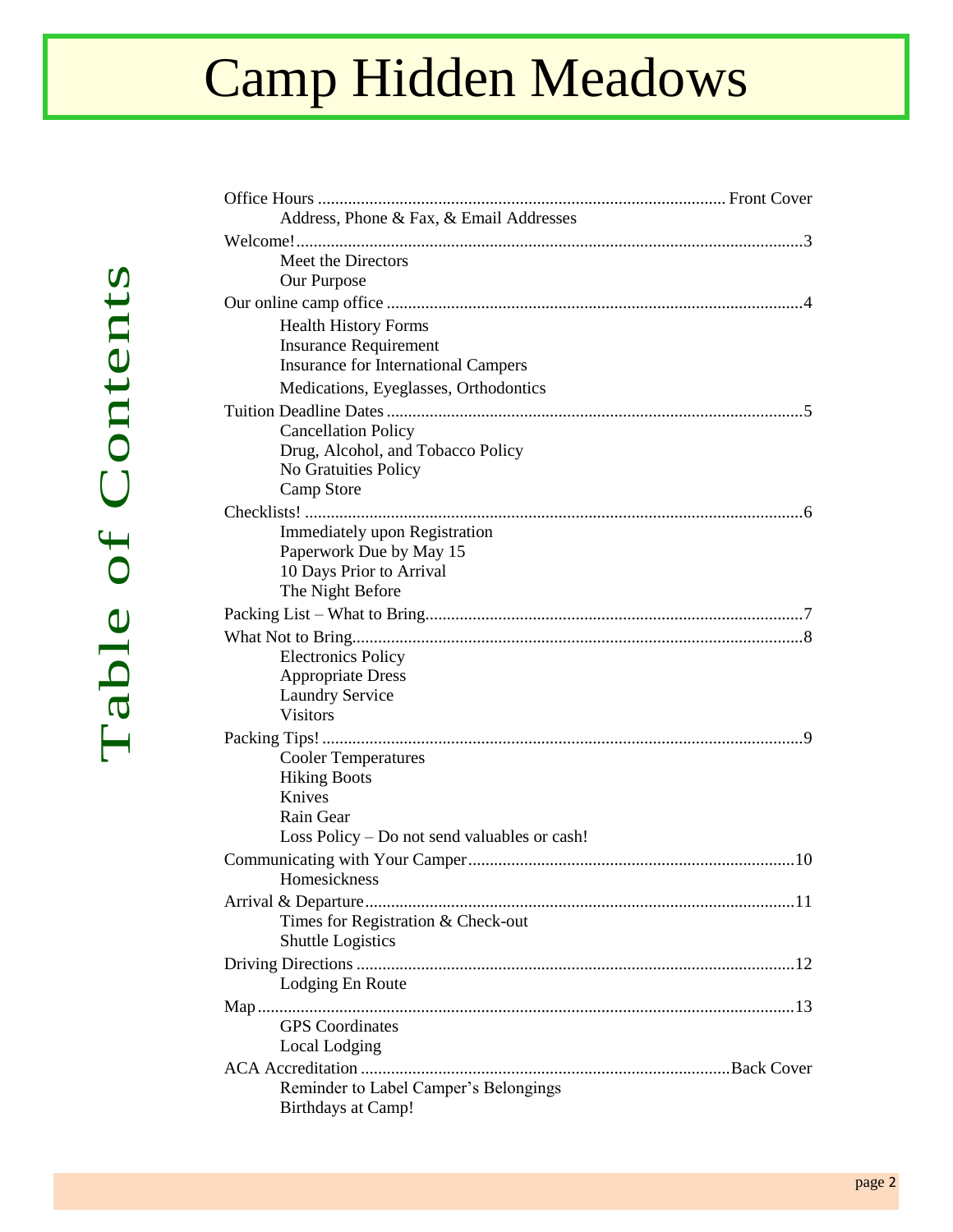#### **Welcome!**

Welcome to Camp Hidden Meadows! We have planned an incredible summer filled with an amazing staff, new programs and events, and all of the great things that make camp fantastic. We are so excited to be a part of your family's life this summer!

We have tried to anticipate some of your questions about camp - how to prepare, what to expect, and even how to get here. Look through the handbook for important information you will need for your camper's stay at Camp Hidden Meadows.

Please submit the medical form and any waivers that apply to your camper **by May 15th**, so our records will be complete. For clarification on anything, don't hesitate to call us at 304-456-5191.

We are excited to meet and get to know the parents and families of all of our campers. Many people will come together from all over the world to make this summer a memorable experience. We look forward to providing your camper with a safe and fun summer camp adventure. *See you this summer!*

#### **Meet the Directors**



#### **Tom Bryant, founder and Executive Director**

A native of West Virginia, Tom graduated from Marietta College with a B.A. in Business and from Minnesota State University with a Masters in Experiential Education. He first offered programs in 1992 with the goal of presenting innovative camp experiences which foster personal growth in an outdoor setting.



#### **Tony Oyenarte, Director**

Tony has been active in the American Camp Association, most recently as Vice-chair of the ACA National Board, and currently serves on several National Committees. He has dedicated his professional career to promoting the value of the outdoor experience. He loves to fly fish, paddleboard, mountain bike, and spend time with his family and two golden retrievers on the water in Florida.

#### **Our Purpose**

Camp Hidden Meadows' purpose is to create a safe, caring environment where young people can experience camp, make friends, and achieve personal growth. Our talented counselors and staff and the community they create are the source of our strength. They support our reputation and vitality. Camp Hidden Meadows values, above all, integrity, compassion, and respect for others.

At Camp Hidden Meadows we provide an opportunity for each individual to grow in an atmosphere of fun and friendship. Young people can build healthy relationships, gain self-confidence, and learn to see their lives as part of today's amazing and challenging world.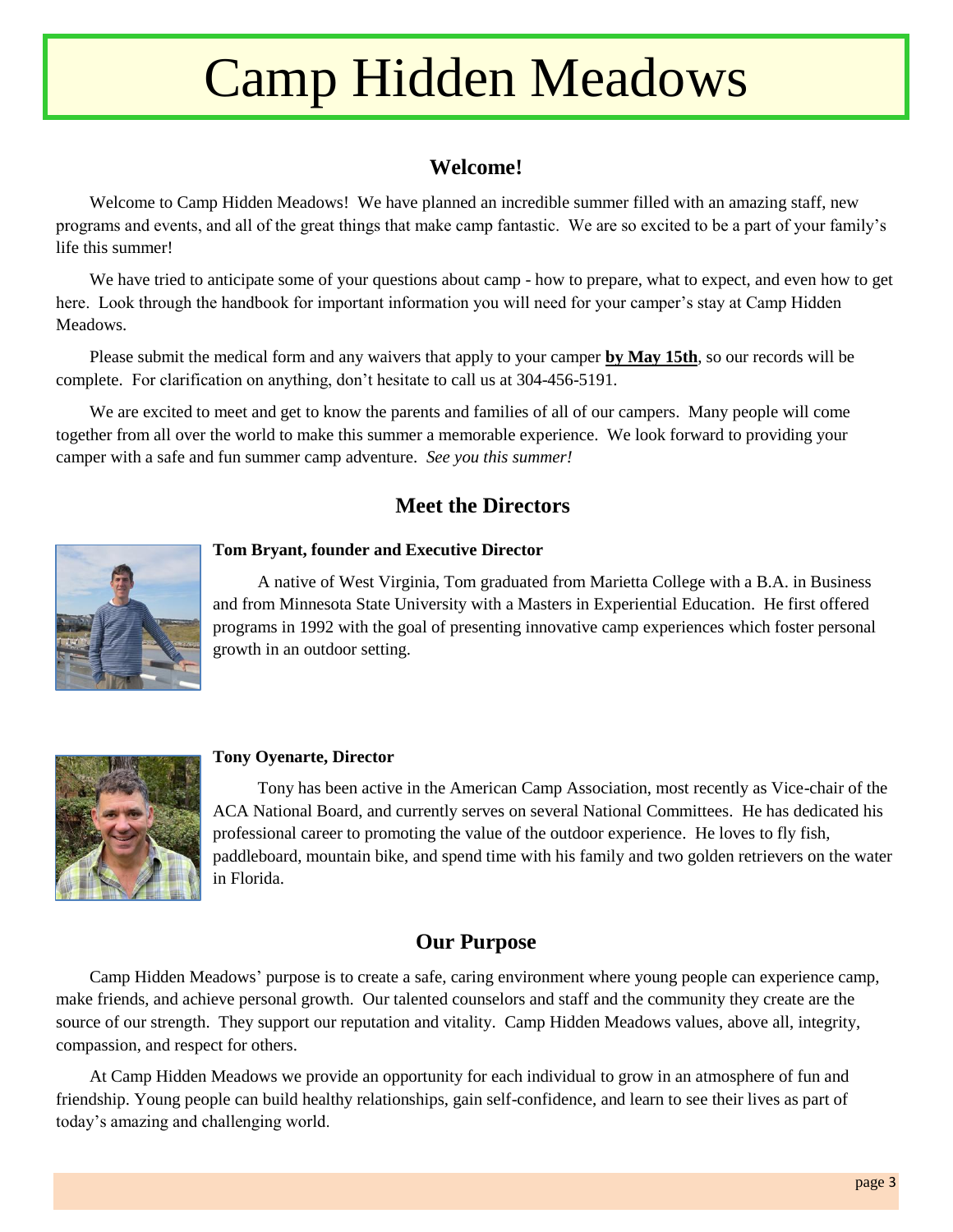#### **Online Camp Office**

We use an online camp management service through *Camp Minder,* the leading provider of camp management software. Each family has an account, accessed with your email and password. To log in, select ["Account Login"](https://hiddenmeadows.campintouch.com/v2/login/login.aspx?) under "Current Families" on our homepage. Don't hesitate to contact our office at 304-456- 5191 or [office@camphiddenmeadows.com](mailto:office@camphiddenmeadows.com) if you have any questions.

#### **Health History Forms**

**Health History Online Form**. To be completed by the parent.

- *Due May 15*. This is a digital, online form.
- Include health insurance information.
- Include prescription insurance information, if applicable.

#### **Insurance**

- Parents are responsible for payment of all medical charges by physicians, dentists, hospitals, and pharmacies.
- If your camper doesn't have health insurance, you may purchase a policy that covers your child for camp.

#### **Insurance for International Campers**

Insurance is not included. We suggest the following [http://www.travelinsure.com/what/vusahigh.asp.](http://www.travelinsure.com/what/vusahigh.asp) When you go to the website we recommend Plan B, \$0 deductible, *no* additional AD&D, *no* intercollegiate sports coverage and *yes* for hazardous activities.

#### **Medications**

- In compliance with American Camp Association regulations, ALL prescription and over-the-counter medications (including vitamins and supplements) must be given to camp medical staff.
- Two ways to send these to camp:
	- I. Place medication in a 1 gallon zip close bag. Label bag with your camper's name and camp dates. Give that bag to our medical staff when you check in. Medication must be in its original container.
	- II. Send medication, vitamins, and over-the counter medicine through [www.PillPack.com,](https://www.pillpack.com/) an online pharmacy and delivery service. They package medications into packets labeled with the date and time that they should be dispensed. You pay only the copay.
- When you complete the online Health History Form, select "Yes" at the top of page 5. Then enter each medication or vitamin.
- Please do not send "just enough" pills in a zip-close bag *We will not dispense them*!
- Health aids and substances not recommended for children will not be administered without a physician's note.
- If your camper uses medication for behavior or mood modification at school (such as Ritalin), please do not take him/her off the medication during camp.

#### **Eyeglasses**

Campers who wear eyeglasses or contacts, *please* bring a second pair!

#### **Orthodontic Retainer**

 If your camper uses a retainer, carefully review how to care for the device and not lose it while at camp! The number one culprit is scraping the retainer into the pig food bucket. A very difficult item to find!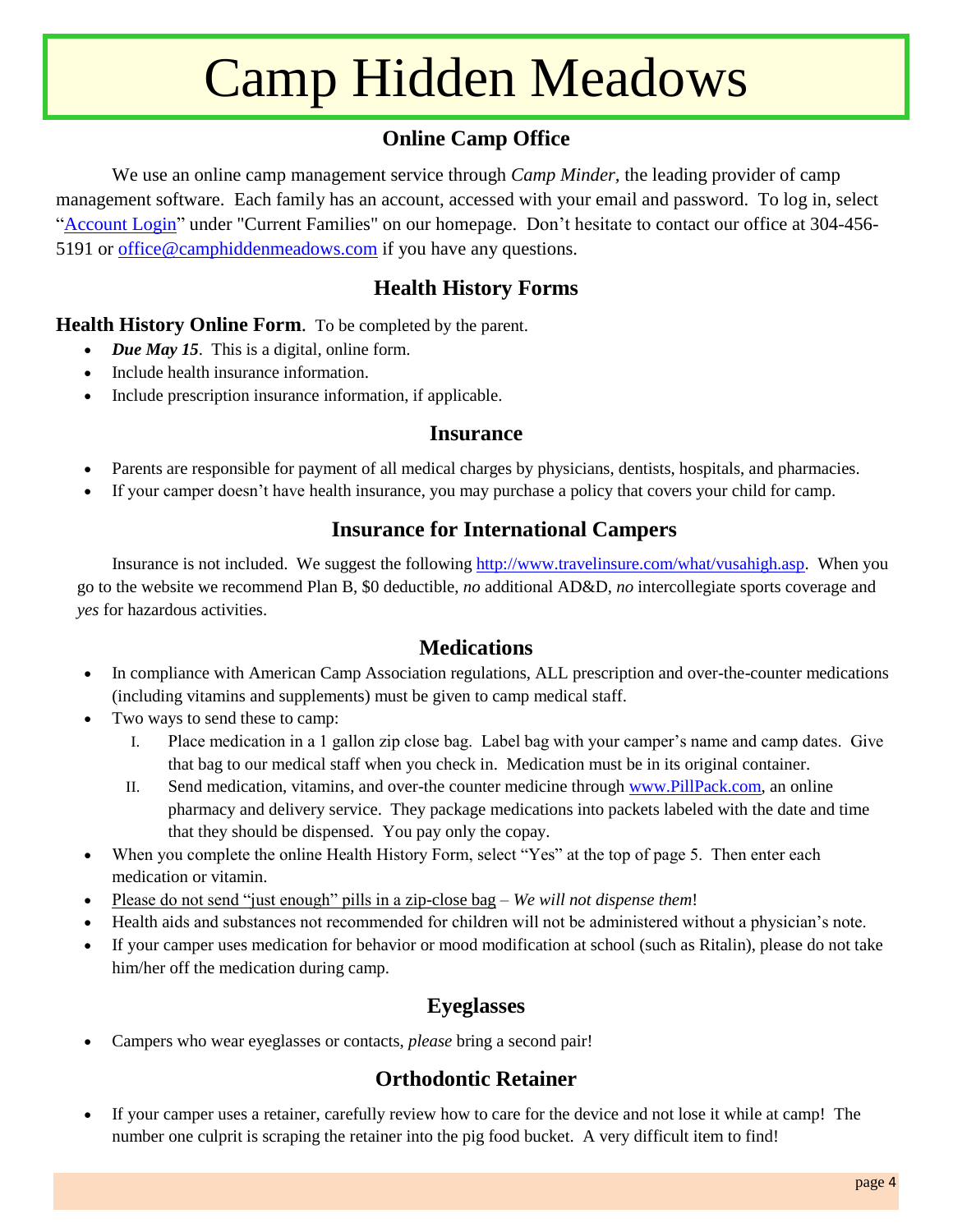#### **Tuition**

Deadlines:

November 1st: Fall Discount. Registration and deposit by November 1<sup>st</sup>. Full payment by April 1<sup>st</sup>. **January 1st**: Early Bird Discount. Registration and deposit by January 1<sup>st</sup>. Full payment by April 1<sup>st</sup>. **After April 1st**: Full payment due at registration.

#### **Cancellation Policy**

In the case of serious accident or illness prior to camp, fees are refunded at the discretion of the Camp Director. No refund or reduction is made for late entry or early withdrawal.

No refunds are made for a camper leaving during the session for which he/she is registered, except with written verification of a physician. Any camper whose behavior disrupts the camp program or is harmful to him/herself will be dismissed with no refund.

#### **Drug, Alcohol, and Tobacco Policy**

Smoking and use of tobacco is not allowed at camp. Campers found possessing or using tobacco, alcoholic beverages, or controlled substances (drugs) will be dismissed from camp immediately with no refund of fees.

#### **No Gratuities**

Staff members are *not* permitted to accept gratuities.

#### **Camp Store**

Campers may visit the camp store to purchase Camp Hidden Meadows t-shirts, hats, stamps, and more!

How it works: Prior to camp, you make a deposit to open your camper's store account. The camper's purchases are deducted from this deposit. A balance of \$5.00 or more is returned to you at the end of our season. Parents of returning campers recommend a deposit of \$50 per week, depending on family spending habits.

Additional cash is not needed at camp - during the week, the store does not accept cash from campers. The store does not sell candy or sodas. Money may not be transferred between campers.

You may add money to your camper's account online.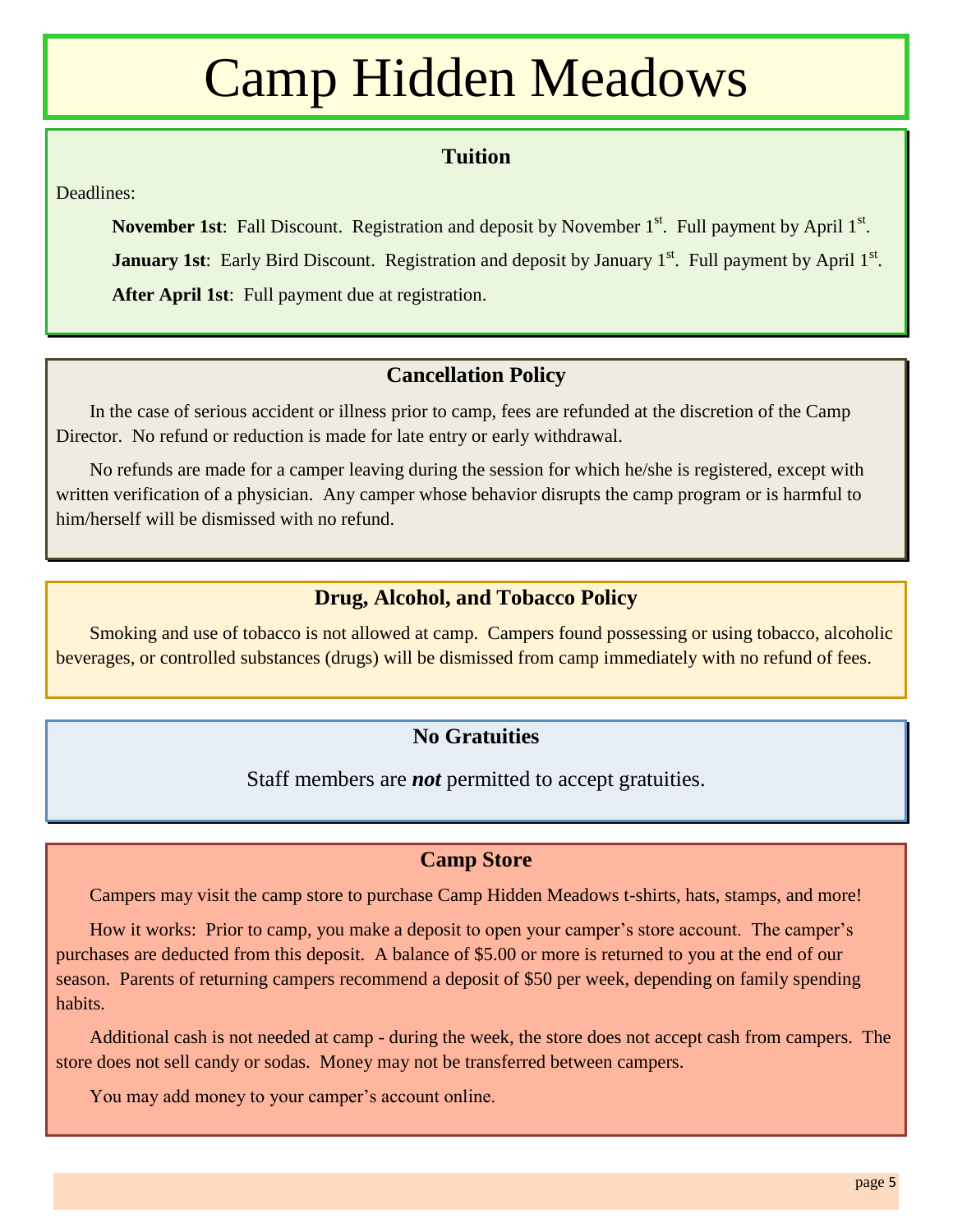### **Checklists!**

#### **Immediately upon Enrollment**

- $\Box$  Review your camper's program and the financial statement sent by both email and snail-mail
- $\Box$  Take note of dates if you've selected automatic payments.
- $\Box$  Review travel plans. Sign up for shuttles ASAP!
- $\Box$  Horse riding enroll early to avoid disappointment. Capacity is limited.
- $\Box$  Set up a Camp Store account.

#### **Paperwork Due by May 15**

- **Health History – to be completed online**.
- □ **Waivers** White Water Rafting, Zip Line Canopy Tour, Via Ferrata, and other adventure activities may require a waiver. These waivers appear in your account only after the *Afternoon Adventure* form has been completed *and after* the camper has been assigned to that activity. *Note: waivers appear in your account about 2 weeks after completing the activity forms*.
- **Activity Preference Forms** Workshops and Afternoon Adventure two forms for each camper.
- **Flight Itinerary** a copy of the flight itinerary MUST be on file.
- □ **Alternate Pick-up Form** required when your camper will be picked up by someone other than you.

#### **Log into your account to access all camp forms.**

**Select** *[Account Login](https://hiddenmeadows.campintouch.com/v2/login/login.aspx?)* **from the Current Families dropdown menu on our homepage: www.CampHiddenMeadows.com.**

#### **10 Days Prior to Arrival**

- □ Have you completed the activity preference forms and subsequent waivers?
- $\Box$  Parents: Mail a letter to your camper so he/she will have mail the first day of camp.
- $\Box$  Check the packing list to see if you have everything at hand.

#### **The Night before … Camp Hidden Meadows**

 $\Box$  Do you have directions to camp?

*If you plan to use cell phone GPS, make notes! There's no cell service in the mountains!*

- $\Box$  Is your luggage packed? Use the packing list on the next page.
- $\Box$  Do you have your camper's medication?
- Eyeglasses or contacts? Pack an extra pair.
- $\Box$  Are you excited?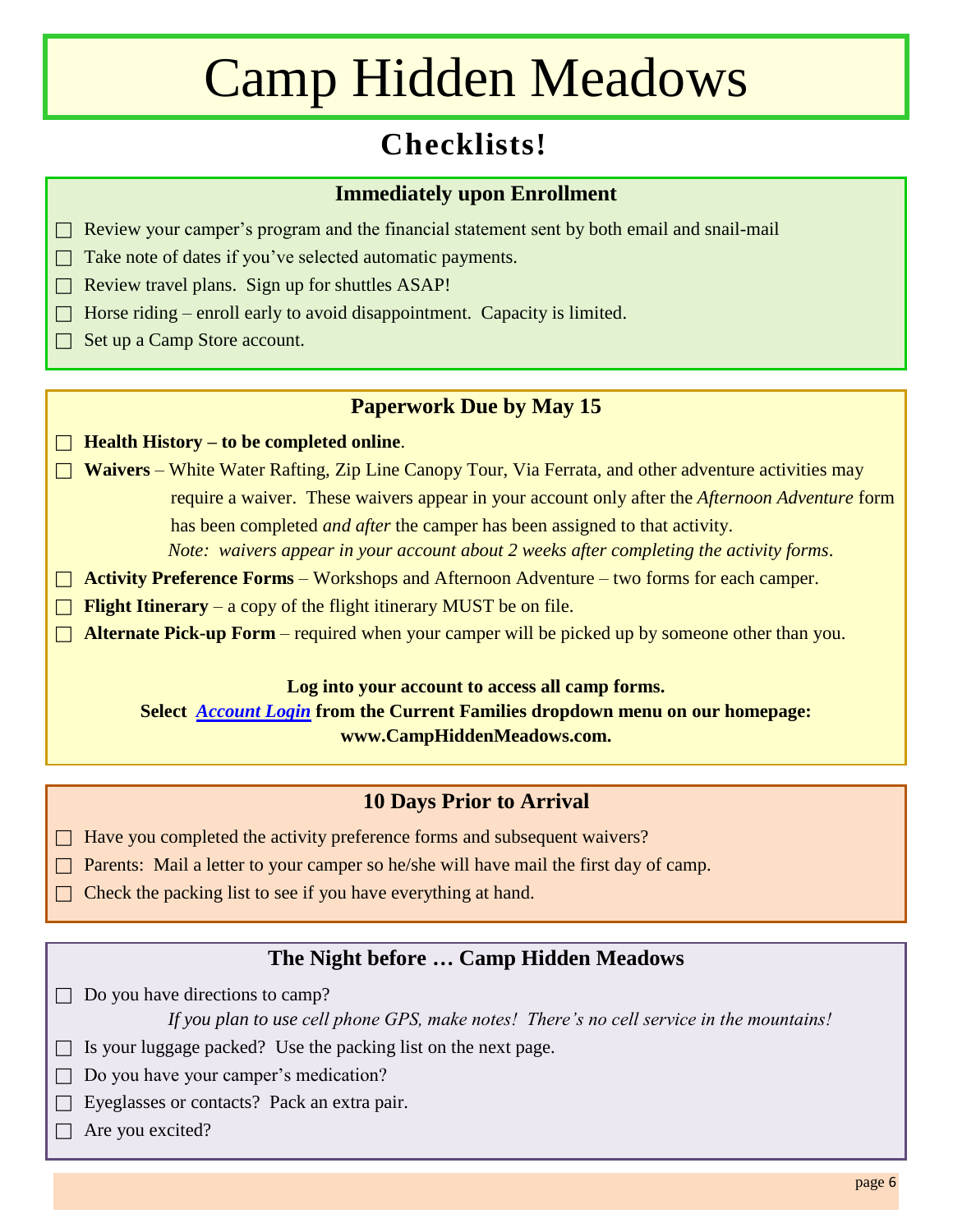#### **Clothing**

- $\Box$  8 t-shirts
- $\Box$  10 pairs of socks
- $\Box$  10 pairs of underwear

#### $\Box$  1 pair of jeans

- $\Box$  1 pair long pants (jeans or other)
- $\Box$  3 pairs of shorts
- 1 swimsuit—**No** *bikinis that tie or are skimpy*.
- $\Box$  1 sweatshirt or jacket
- $\Box$  1 long-sleeved shirt
- WATERPROOF raincoat or poncho
- $\Box$  Pajamas
- $\Box$  1-2 pair of tennis shoes/hiking shoes. Be prepared to get at least one pair wet or muddy. *For* Earth Expeditions: 1 pair hiking shoes or boots that have been *well broken in* before camp.
- $\Box$  1 pair water shoes/sandals. We recommend sturdy sandals with toe protection.
- $\Box$  Flip flops may be used around the cabin or at the shower house. Not for activities.

#### **Bedding & Linens**

- $\Box$  1 fitted twin sheet
- $\Box$  1 sleeping bag
- $\Box$  1 pillow with pillow case
- $\Box$  1 bath towel
- $\Box$  1 beach towel

#### **Other Equipment**

- $\Box$  Face Mask
- $\Box$  Laundry bag clearly labeled with camper's name
- $\Box$  Flashlight & extra batteries
- Toiletries travel size soap, shampoo, toothbrush, toothpaste, comb, etc. *Camp Store sells a few basic essentials!*
- $\Box$  Water bottle or canteen any unbreakable material not glass!
- $\Box$  Small backpack or daypack
- $\Box$  Insect repellent
- Sunscreen

#### **Optional Items**

- $\Box$  Sunglasses
- $\Box$  100% cotton, white t-shirt (for tie-dye)
- $\Box$  Camera LABEL it!!
- Books, magazines, cards, small games
- $\Box$  Stamps & envelopes

**Pack your old, comfy play clothes!**

**No fancy duds needed at camp.**

#### *Don't over pack!*

**Laundry service is provided for campers staying more than 1 week.**

#### **Horseback Riding Essentials! (***only required if you enrolled in horse riding***)**

- $\Box$  Long pants/jeans
- $\Box$  Riding boots: a boot with a smooth sole and a definite heel.
	- We provide helmets. If you already have your own, you are welcome to bring it.



Label everything!

Label everything!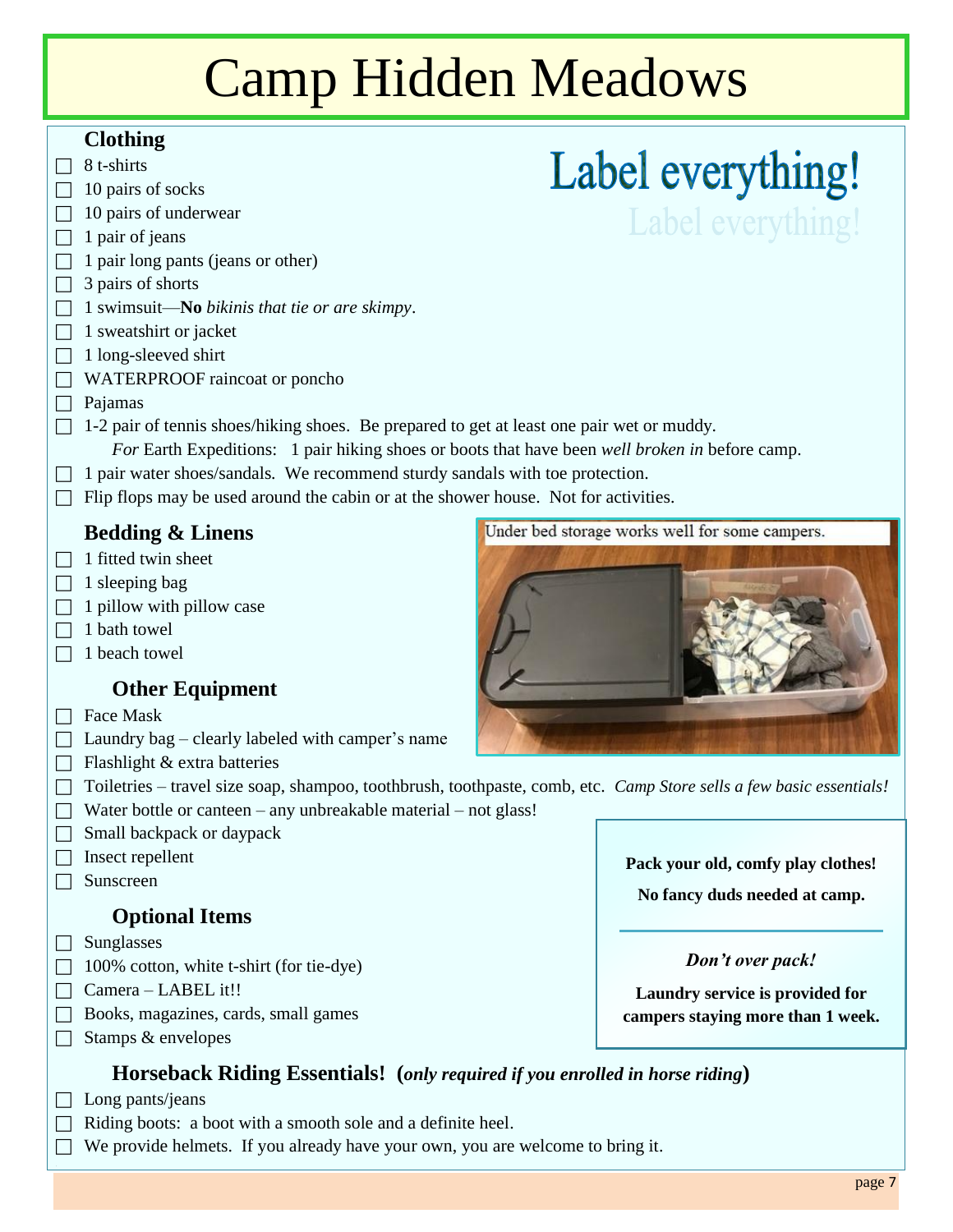#### **What** *Not* **To Bring … the other packing list**

- **Do Not** bring valuables or items of great sentimental value.
	- Inevitably, that precious item is forgotten on the trail, dropped in the river, or otherwise, simply doesn't make it home with your camper.
- **Do Not** bring cash. There's nowhere to spend it!
- **Do Not** bring electronics. No phones, tablets, iPods, games, players ...
- **Do Not bring food items**.

Outside food may present a life-threatening hazard for campers with severe allergies! Edibles attract mice.

#### **Electronics Policy**

#### **What? No MP3 players or iPods or games or phones** – **why not?**

- We are screen free because a camper engaged with an electronic device is cut off and misses out on ...
	- … interacting with and absorbing the outdoors.
	- … interacting with a new group of peers.
	- … important safety instructions for activities!
- Electronic devices are best left at home.
	- If your camper brings one, it will be stored in the office during his/her stay.
- Campers do not have access to wifi or cell service while at camp.
- Camp Hidden Meadows is **not** responsible for any lost items *unless* they are stored in our office.

#### **Appropriate Dress**

Philosophically, we understand that for young people clothing is an important statement – who they are, how they wish to be seen. Our reality, though, is that we operate a camp with children of varying backgrounds, lifestyles, and ages.

Please be sure that camp clothing is appropriate. Campers will be asked to change if either the style or message is deemed inappropriate.

**Bathing Suits**. A general rule is nothing with ties & nothing that skimpy. Most campers bring a one-piece or a tankini or board shorts.

#### **Laundry Service**

Campers staying more than one week have laundry service at no additional cost.

**LABEL all clothing**. Campers must have a laundry bag – also labeled.

**Lights and darks are NOT separated**. Please do not send new clothing that may run or a bright white that will turn gray.

#### **Visitors**

Visitors disrupt the camp program and should be the exception.

Visitors to Camp Hidden Meadows *must* have *prior clearance* from the director.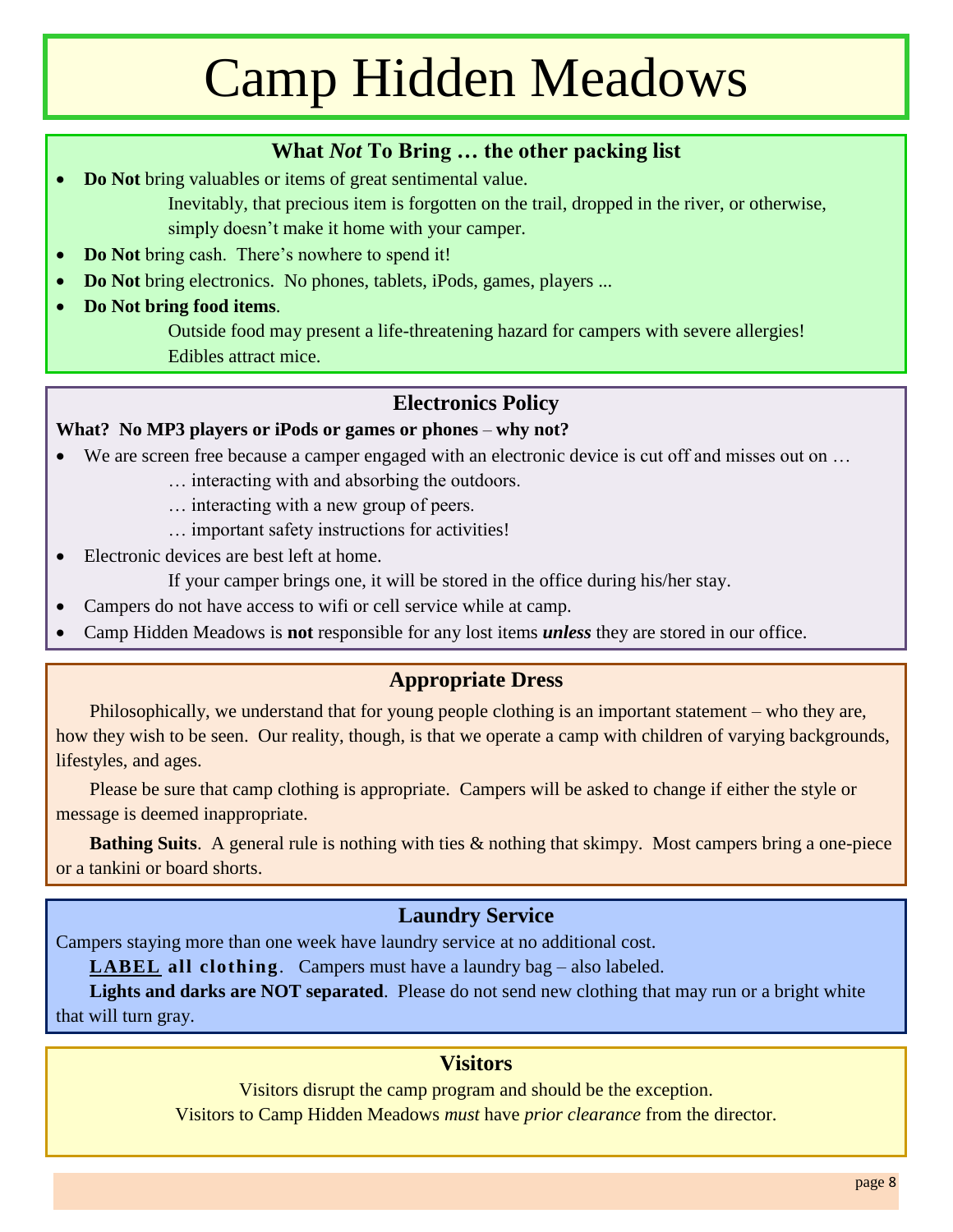### **Packing Tips!**

#### **Cooler Temperatures**

Here in the mountains of West Virginia, we benefit from cooler summer temperatures than you probably experience at home! The elevation at camp ranges from 3000-3900 feet, one of the highest in mid-Appalachia, the basis for our cool mornings and cool evenings. The clothing list on page 7 includes extra layers for those cooler temperatures.

**Wool and Polypropylene** are the best choices for warmth. Both wick moisture away from your body while holding in body heat. We recommend adding a few essentials to your gear, such as warm socks or an undershirt or a fleece jacket. Extra warmth is important so that your camper will be comfortable and healthy throughout the program.

#### **Hiking Boots**

If your camper plans to bring hiking boots, **break them in at home**. Breaking in a pair of boots requires time there's no shortcut! What to look for in a hiking boot? Basics include ankle protection and support, good tread, and a comfortable fit that allows them to be worn with heavy socks. Whether you choose leather or manmade material, wear them at home or school for several days and **WATERPROOF** your boots.

#### **Knives**

A knife is not needed; but if your camper wishes to bring one, a Swiss-army style knife is appropriate. **Large knives are not appropriate!** Campers rarely have to fight off bear or Sasquatch! Tom usually takes care of them singlehandedly!

Knives used in a hazardous manner will be kept in the office.

#### **Rain Gear**

Having **WATERPROOF** rain gear at camp is essential! *Waterproof* and *water-resistant* are *not* the same. If you wear a water-resistant jacket, you *will* get wet. Rain or shine, we typically continue outdoor activities. Other arrangements are saved for severe weather conditions. We want our campers to be comfortable and healthy throughout the program.

> **CAMP HIDDEN MEADOWS AND ITS STAFF ARE NOT RESPONSIBLE FOR LOSS OR DAMAGE.**

**DO NOT SEND VALUABLES OR CASH TO CAMP!**

#### *Less is better!*

- *… less to lose,*
- *… less to pack,*
- *… less to haul,*
- *… less dirty laundry*

 *to bring home!*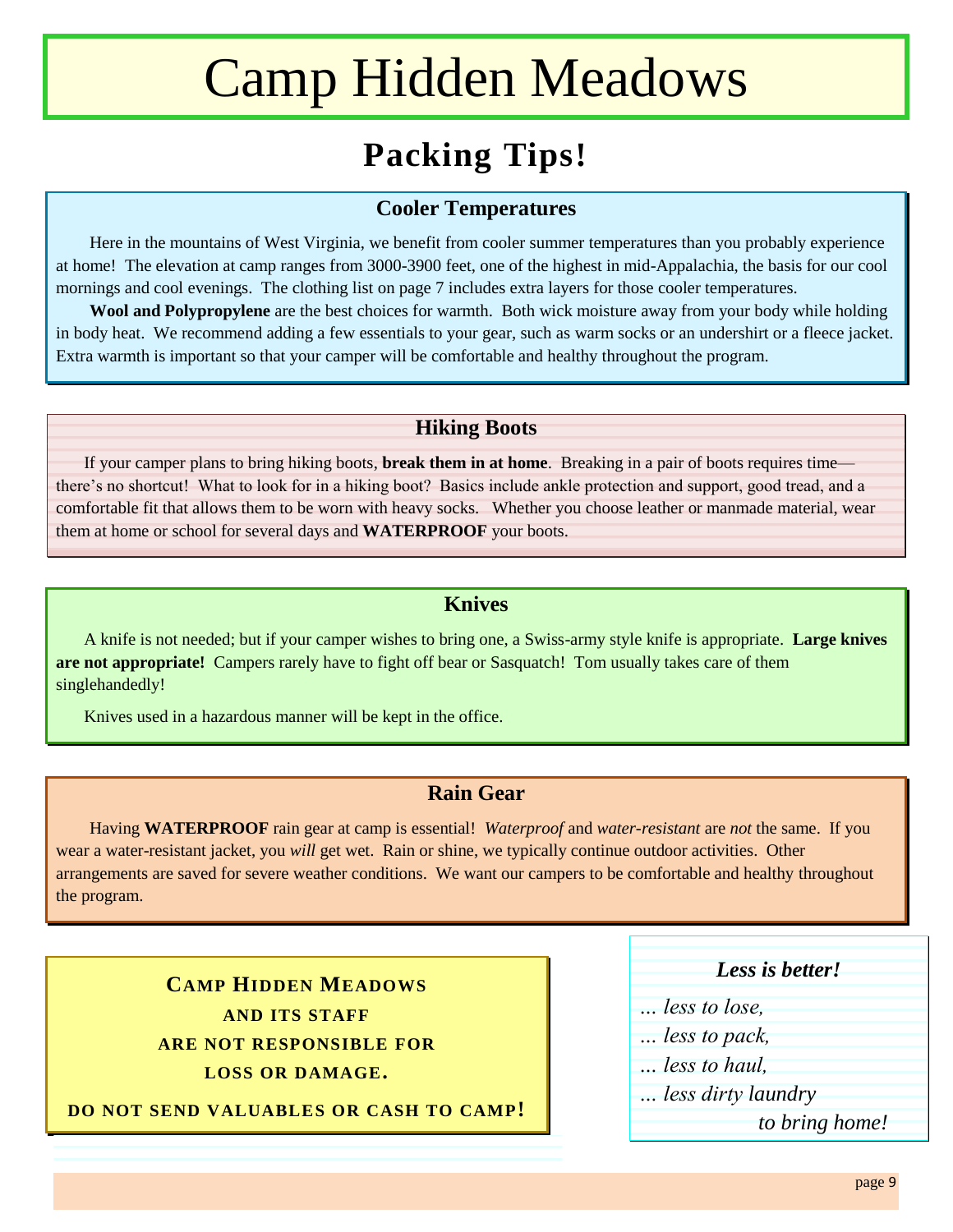#### **Communicating with Your Camper**

*Campers love to receive mail! Please pass this page on to others who may wish to send your child a letter!* The best letters focus on what your child is doing here at camp. They're newsy, short & frequent, positive & encouraging. Avoid writing about what the camper is missing at home.

**Snail Mail.** A camper's favorite way to hear from you! Mail your letter 7-10 days before your camper arrives.

Camper Name c/o Camp Hidden Meadows 17739 Potomac Highland Trail Bartow, WV 24920

**Fax**. **304-456-4184** No charge. Up to 2 per day. No cover sheet. Put camper's name in subject line.

**Emails.** CampMinder offers a paid bunk note service. Information is in your [online account](https://hiddenmeadows.campintouch.com/v2/login/login.aspx?) under "*CampStamps*." You may write to your camper through CampMinder. Your camper will respond by snail-mail.

**Packages.** Please do not send care packages. They will not be delivered to your camper.

**Phone Calls**. Your camper's active schedule does not bring him/her near the phone. Speaking with your camper by phone disrupts the child's schedule, taking him/her away from activities and other campers. Phone calls may also awaken homesickness.

You may call the camp to check on your camper. Your message is relayed to one of our directors who will observe and visit with your camper during an activity or a meal and respond by email during his/her office hours. If there is cause for concern, we will contact you at once.

**International Camper Calls**. Your camper will contact you via cell phone from the airport. You will receive an email or text when your camper arrives at the camp.

#### **Homesickness**

Homesickness is not unusual, especially if this is your camper's first time away from home. Each homesick child is uniquely cared for. If you receive a *come-get-me!* letter, be patient. Homesickness usually disappears within a few days, so expect a second letter to be more cheerful. Camp Hidden Meadows offers a safe environment in which young people experience independence and make friends from around the world.

Keep in mind, parents can actually trigger a case of homesickness by focusing on what the camper is missing. Don't write, "The cat and dog miss you, and we wish you were home with us right now."

Receiving a letter often eases a camper's adjustment to new surroundings. Let your camper know that life at home is proceeding as usual, that you hope he/she is having a great time, and that you will see him/her soon. Ask about favorite camp activities, foods, counselors, and new friends.

If you think your child is homesick, remember phone calls tend to exacerbate these feelings. Please hold off—allow your camper time to adjust to camp! Our staff are trained to recognize and deal with homesickness. If your camper is having difficulty adjusting to camp, the Head Counselor or Program Director will call you and discuss ways to make camp a positive experience!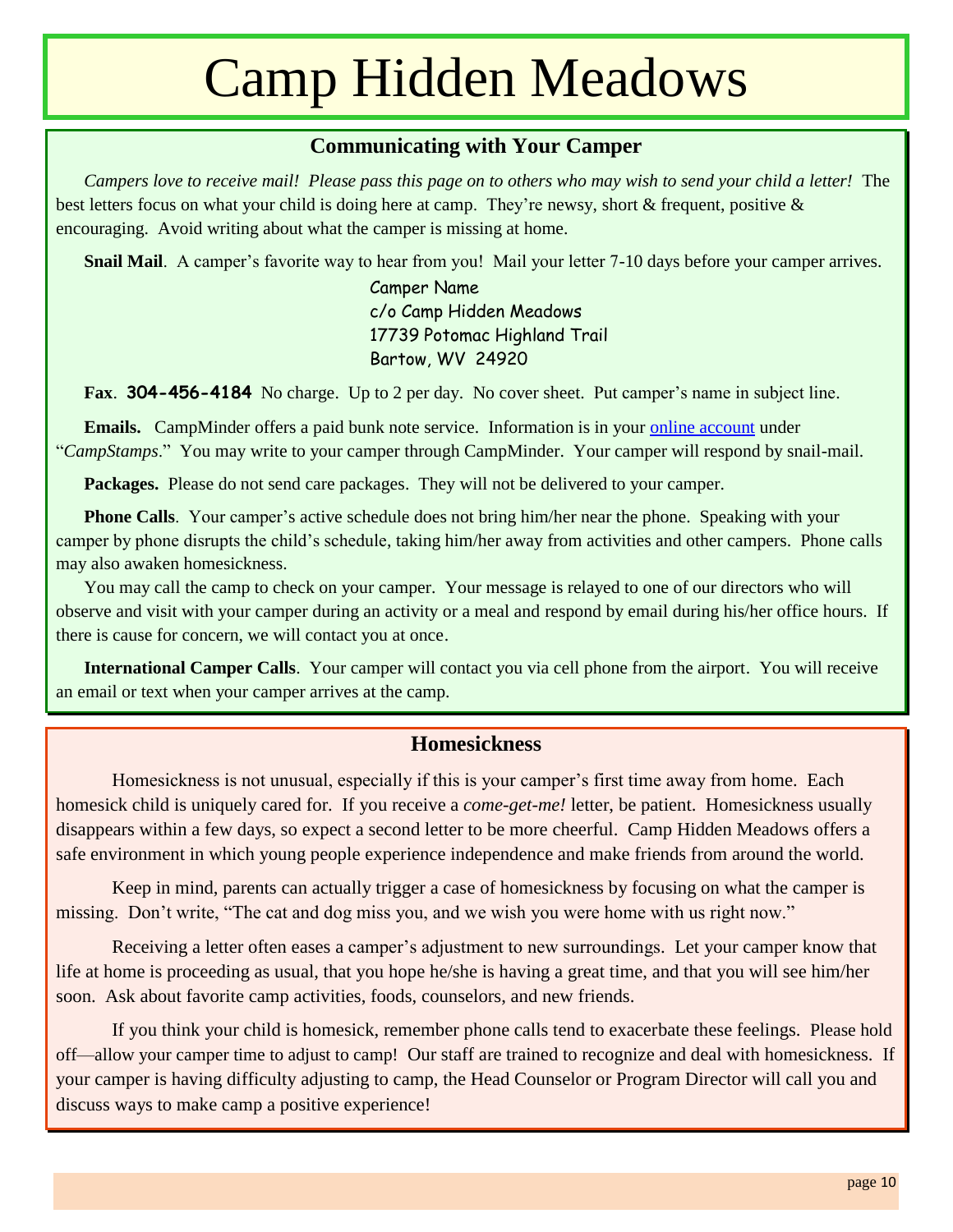#### **Opening and Closing Days**

All camp sessions start on a Sunday and end on a Saturday.

If you're considering a shuttle but aren't sure, keep in mind that as summer nears, shuttles fill and are unavailable.

If your camper is riding a shuttle, please discuss a few rules of the road. Passengers are not permitted to move, stand, or trade seats while a vehicle is in motion. Campers should use the restroom just before meeting the shuttle.

#### **Opening Day—Sunday**

|                         | Arriving by Car. Registration is 1:00 - 4:00 p.m. on Sunday.<br>Do not bring pets to camp at any time!  |
|-------------------------|---------------------------------------------------------------------------------------------------------|
|                         |                                                                                                         |
|                         | <b>Ground Shuttle.</b> Meet between Noon and 12:15 p.m. on Sunday. Shuttle departs at 12:30 p.m. sharp! |
|                         | Shuttle meeting point: Dulles North Transit Center                                                      |
|                         | 22599 Lockridge Road, Sterling, VA.                                                                     |
|                         | Eat lunch prior to meeting the shuttle.                                                                 |
|                         | Campers need to wear a mask on the shuttle. (as of October 2021 – will update if this changes)          |
|                         | If you are running late or cannot find the shuttle, call us immediately! 304-456-5191.                  |
| <b>Airport Shuttle.</b> | Flights must arrive between Noon and 3:30 p.m. on Sunday.                                               |
|                         | For flights outside this time, contact our office to arrange a private shuttle.                         |
|                         | The Airport Shuttle is reserved for campers arriving by plane.                                          |
|                         | Please email a copy of your camper's flight itinerary!                                                  |
|                         | Your camper will be met by staff wearing a Camp Hidden Meadows shirt and holding a sign.<br>$\bullet$   |
|                         | We will meet your camper at either the gate or the security checkpoint, depending on airline            |

**Closing Day—Saturday**

instructions the day of the flight

|                         | <b>Departing by Car.</b> Check out is 10:00 a.m. - Noon on Saturday.<br>Please complete the "Alternate Pick-Up Permission Form" for campers who will be picked up by<br>someone other than a parent/guardian. The form is found in your online account.<br>Do not bring pets to camp at any time! |
|-------------------------|---------------------------------------------------------------------------------------------------------------------------------------------------------------------------------------------------------------------------------------------------------------------------------------------------|
|                         | <b>Ground Shuttle.</b> Drop off time is 2:00 p.m. on Saturday.                                                                                                                                                                                                                                    |
|                         | Campers need to wear a mask on the shuttle. (as of October 2021 – will update if this changes)                                                                                                                                                                                                    |
|                         | Shuttle meeting point: Dulles North Transit Center                                                                                                                                                                                                                                                |
|                         | 22599 Lockridge Road, Sterling, VA.                                                                                                                                                                                                                                                               |
|                         | If you are running late or cannot find the shuttle, call us immediately! 304-456-5191.                                                                                                                                                                                                            |
| <b>Airport Shuttle.</b> | Flights must depart $3:30 - 5:30$ p.m. on Saturday.                                                                                                                                                                                                                                               |
|                         | For flights outside this time, contact our office to arrange a private shuttle.                                                                                                                                                                                                                   |
|                         | The Airport Shuttle is reserved for campers departing by plane.                                                                                                                                                                                                                                   |
|                         | Please email a copy of your camper's flight itinerary!<br>$\bullet$                                                                                                                                                                                                                               |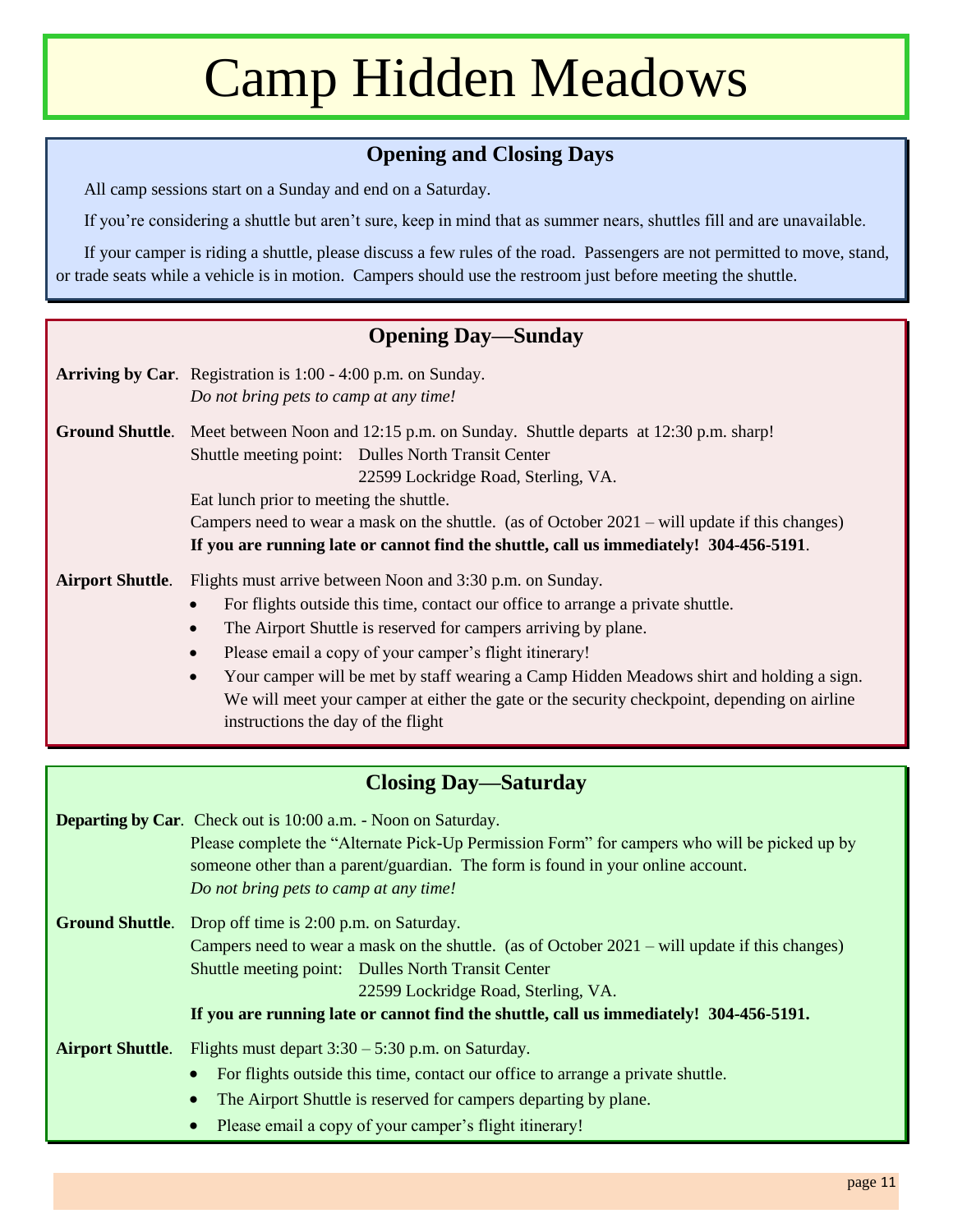#### **Driving Directions**

#### **From Baltimore, Washington, and points northeast of camp:**

- From Interstate 81.
- Exit 296 near Strasburg, VA onto Rt. 55 West toward Wardensville, WV.
- At Moorefield, take the second exit which reads "220 and 55 Moorefield."
- Once you exit follow signs for Rt. 28 South. You'll pass through the towns of Moorefield, Petersburg, Seneca Rocks.
- At Seneca Rocks, veer left onto Rt. 33 East. *Stop to admire one of the premier rock formations on the east coast.*
- At Judy Gap, turn right, staying on Rt. 28 South.
- Camp Hidden Meadows is on the right, about 20-21 miles. You will see a camp sign and the office (a white two-story farm house).
- $\bullet$  Note: if you reach the intersection of US 250 & Rt. 28, you passed the camp. Turn around; come back about a mile.

#### **Lodging along this route**

800-828-8478

(20 miles) N-Rocks (45 miles) Smoke Hole Resort (68 miles) South Branch Inn Circleville, WV Cabins, WV Moorefield, WV 877-435-4842 304-257-4442 304-538-2033

#### **From Richmond, Charlottesville, and points southeast of camp:**

- From Interstate 81
- Exit at Staunton, VA, onto US 250 North toward Monterey, VA.
- Continue on US 250 through Monterey, travelling another 22 miles to Rt. 28.
- Right turn onto Rt. 28 North. Drive about 1 mile.
- Camp Hidden Meadows will be on your left. Look for the camp sign and our office (a white two-story farmhouse).

#### **Lodging along this route**

Monterey, just 30 minutes from Camp, has a variety of Bed and Breakfasts and historic inns.

#### **From points west of camp:**

- From Interstate 79.
- Exit 99 at Weston onto US 33 East towards Elkins, WV.
- Take the second exit at Elkins, onto US 250 South. Remain on 250 South to the town of Bartow (about 1 hour).
- Turn Left in Bartow, keeping on US 250 South/Rt. 28 North.
- Turn Left onto Rt. 28 North at the yield sign.
- Camp Hidden Meadows will be on your left. Look for the camp sign and our office, (a white two-story farmhouse).

#### **Lodging along this route**

(42 miles) Hampton Inn *in* Elkins, WV (44 miles) Holiday Inn Express *in* Elkins, WV 304-630-7500 304-630-2266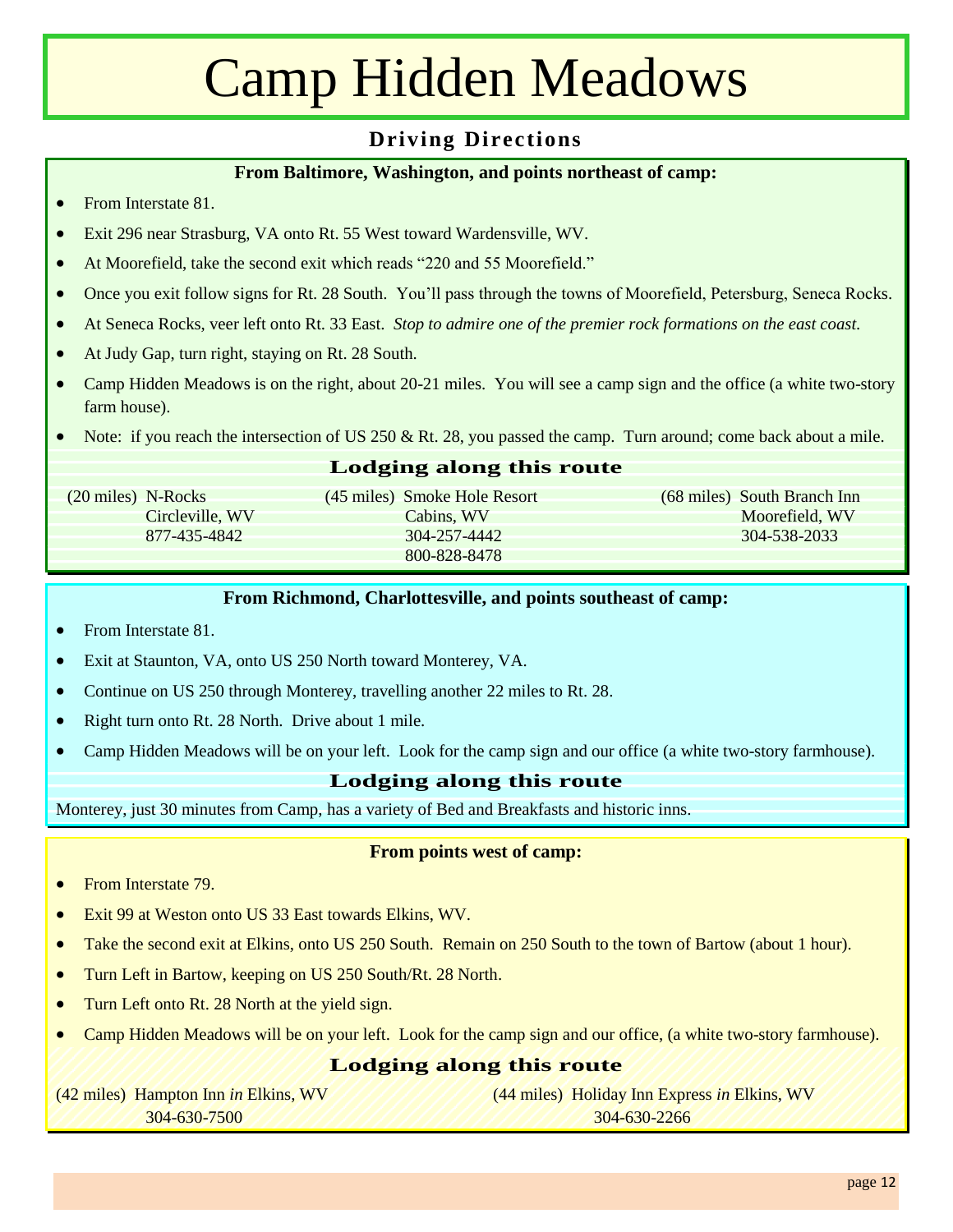#### **Map**

We advise families to use the driving directions on the preceding page. GPS or internet mapping apps often route you differently. Our directions are the safest, quickest, and most enjoyable routes. Please don't hesitate to call if you have any questions.



#### **GPS** coordinates

**38.563352, -79.726056**

*alternatively written as*

#### **38º33'47.1"N, 79º43'34.9"W**

Located on Rt. 28, 1 mile north of the intersection of US 250 and Rt. 28.

#### **Local Lodging**

- (25 minutes) Nelson Rocks Lodge, WV 877-435-4842
- (35 minutes) The Inn at Mountain Quest, WV 304-799-7267
- (45 minutes) Snowshoe Mountain Resort, Snowshoe, WV 304-572-1000 or 877-441-4386
- (1 hour) Elk River Inn, Slatyfork, WV 304-572-3771